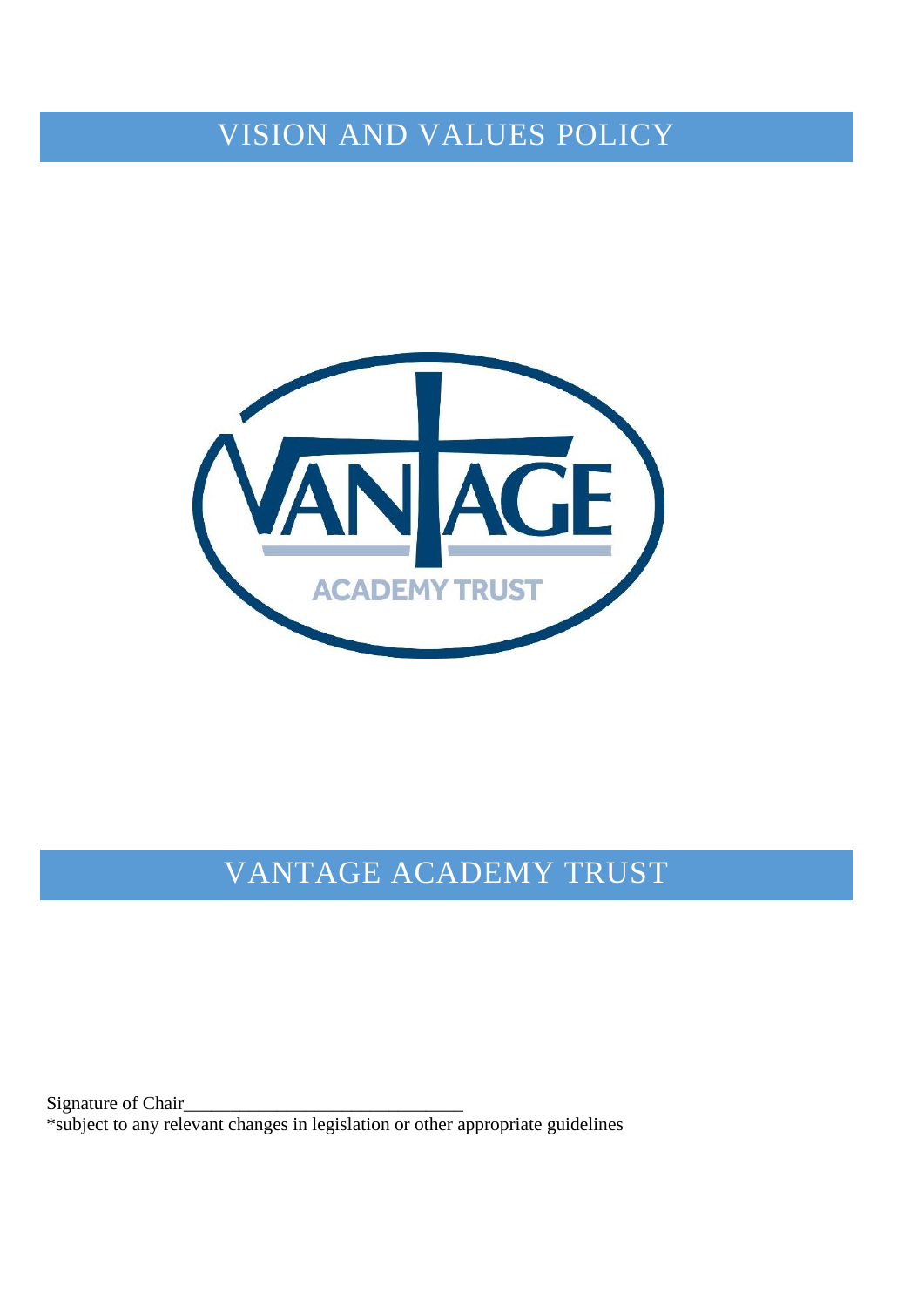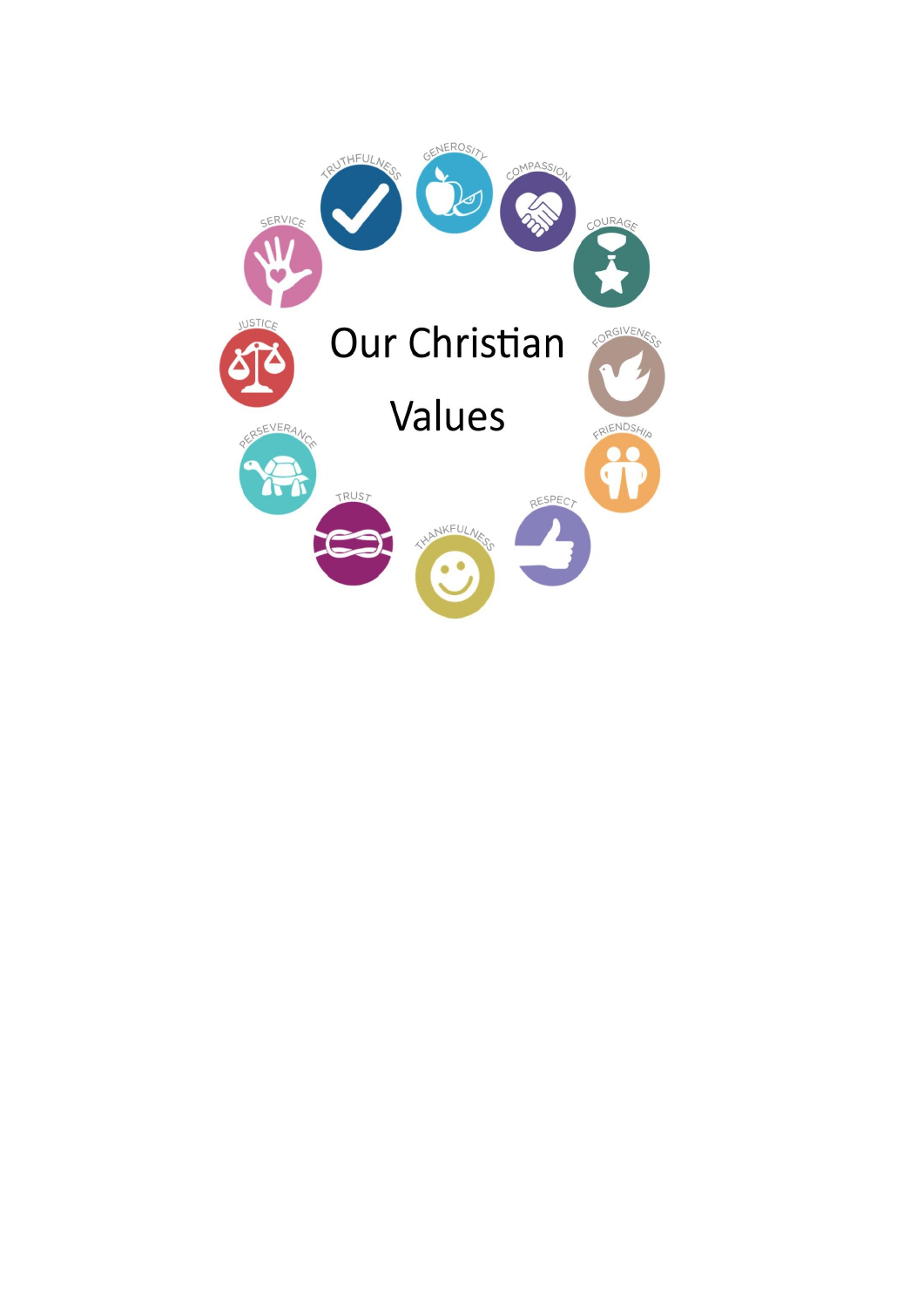# ST JAMES CE PRIMARY SCHOOL VISION AND VALUES COMMITTEE

#### Chair: Mrs Maureen Kennedy

## ETHOS

Ethos : a Greek word meaning "character" that is used to describe the guiding beliefs or ideals that characterize a community, nation, or ideology.

The general ethical principles that we outline adopt the values of 'doing positive good' and 'the avoidance of harm' and these should be at the heart of the ethos we are creating in the school.

## PUPILS

- Pupils feel all are valued, unique and precious as children of God
- Pupils' growth and learning are the reasons for the school's existence
- Pupils are engaged in something enjoyable and worthwhile and meaningful Pupils have a sense of pride in themselves and their school

#### STAFF

- All staff feel that they are valued and affirmed
- Staff are accorded professional and personal respect
- Staff are supported and challenged by the church and by all involved in the life of the school
- All staff see the importance of, and derive a sense of fulfillment from, their work in school
- Staff are committed to the Christian ethos of the school

## SCHOOL LEADERSHIP

- The Principal and foundation governors promote the Christian vision for the school The Principal, governors and senior management maintain and enhance the Christian ethos of the school
- The Principal, governors and senior management provide direction, support and encouragement to the school community

#### RELATIONSHIPS

 Fruitful and caring relationships exist between members of the school community, characterised by Christian love, forgiveness, kindness, respect and trust and a mutual concern for each other's well-being

#### PARENT – SCHOOL RELATIONSHIP

 Parents and careers are aware of and support the Christian character of the school They feel that they are treated as partners in their children's education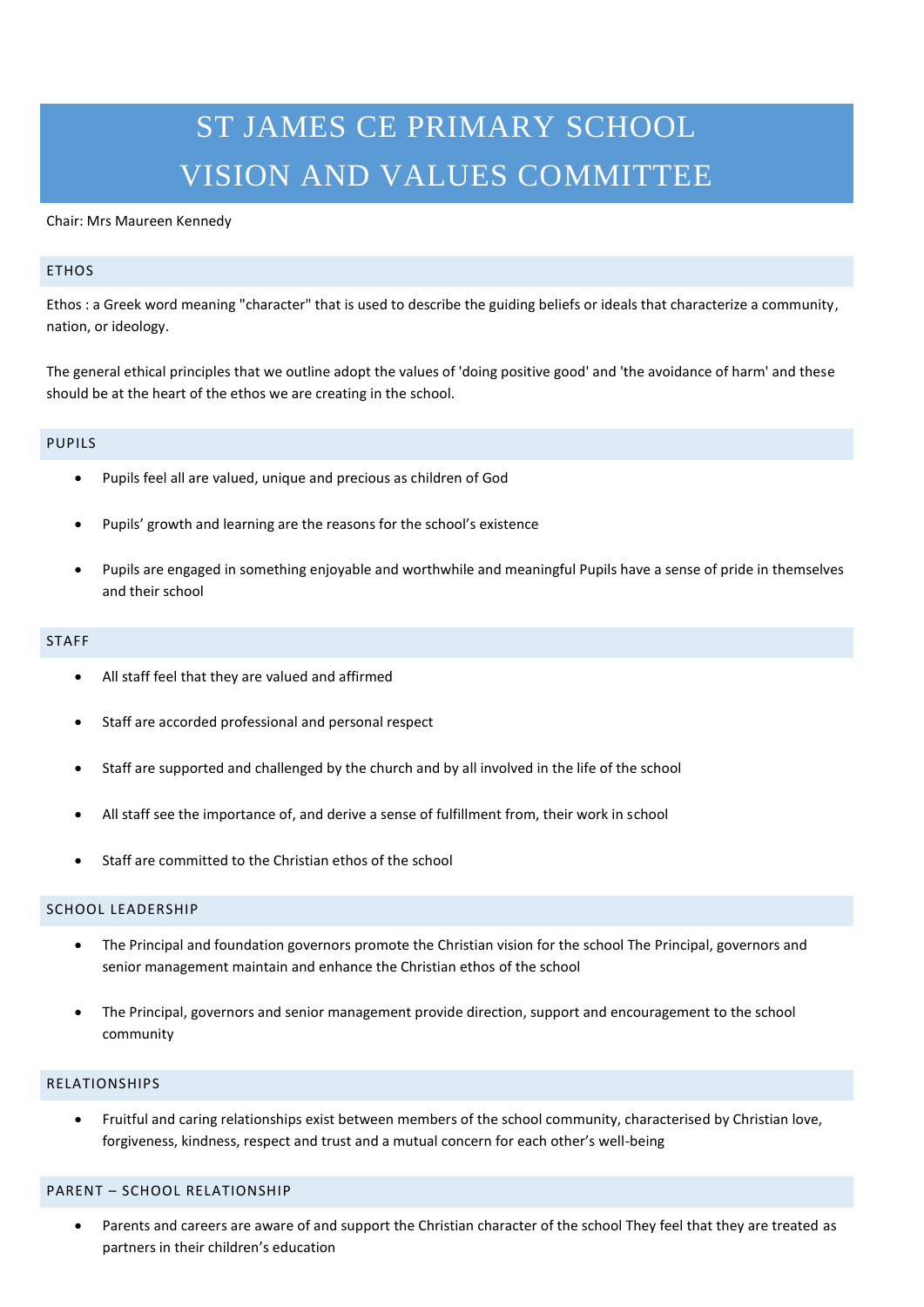- They are kept informed and up-to-date
- They are recognised as having a vital contribution to make, and assisted in their efforts to do so

## COMMUNITY AND PLACES OF WORSHIP

- The school feels valued and supported by the local places of worship and community The school actively supports the local places of worship and community
- The school supports the worldwide church
- The school shares its understanding of its role with the local places of worship and it's role in developing community cohesion.

## **WORSHIP**

- Worship is seen as a focus for the life of the school
- Pupils and staff derive inspiration, affirmation of self and strength from worship
- There is an explicit link between the Christian foundation, worship policy and general practice
- Pupils and staff have opportunities to experience spiritual growth from worship

## TEACHING AND LEARNING

- The learning experience is stimulating and demonstrates the core value of care for each other
- Organisation of, and access to, resources encourage independence and inter- dependence
- The school provides a calm and purposeful environment in which the work and life of the community is able to flourish without interruption or intimidation
- The school challenges pupils to achieve their full potential

## EXTRA-CURRICULAR ACTIVITIES

 Opportunities are provided for personal development, including spiritual development Good relationships are fostered outside the taught curriculum

## THE PHYSICAL ENVIRONMENT

- The school witnesses to its Christian foundation through visual symbols
- The school witnesses to its Christian foundation by being a secure, welcoming and inspiring environment
- The school provides an environment where individuals may grow spiritually being aware of the diversity of faiths within its community.
- All feel a shared responsibility for the environment